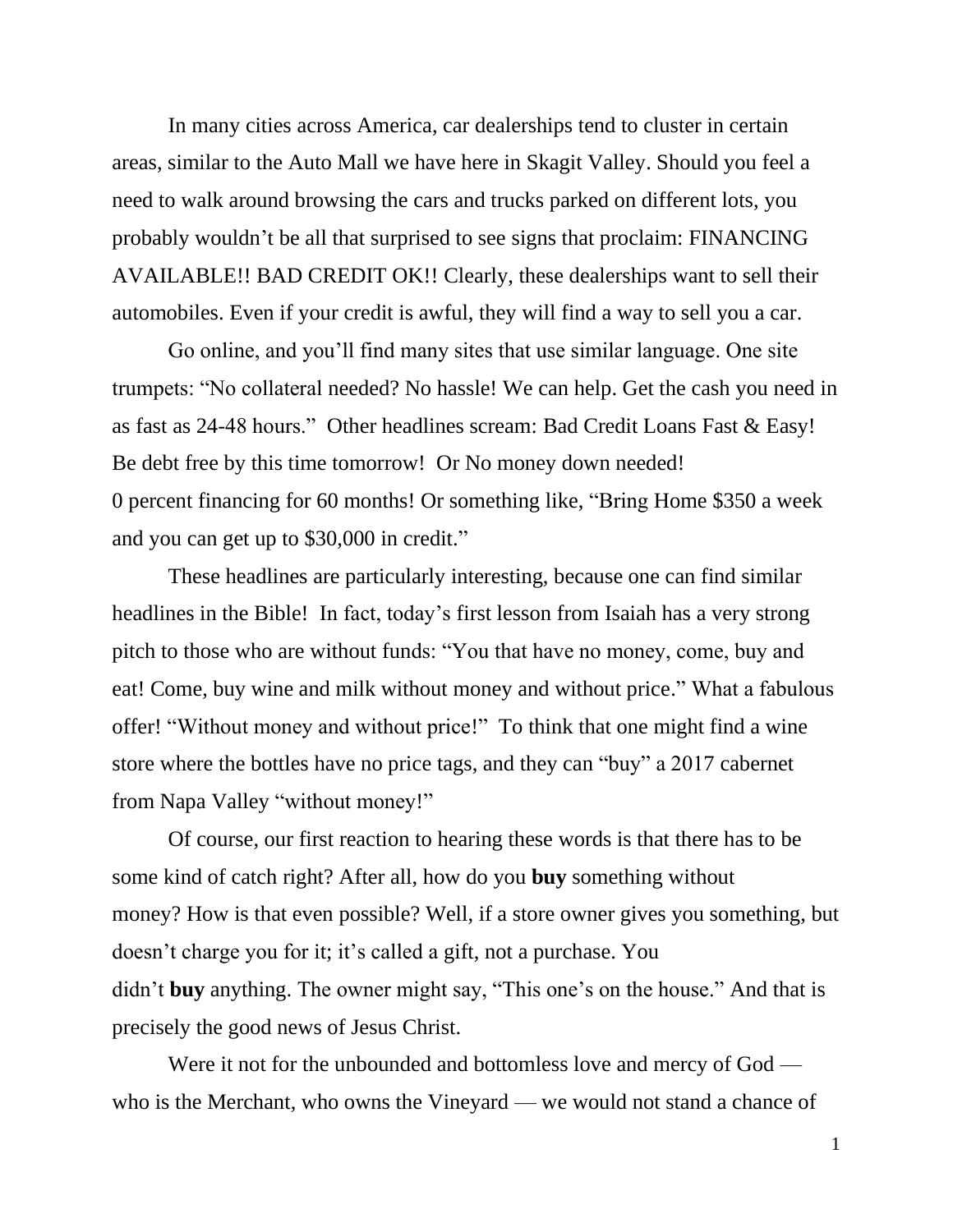being able to afford all that God has to offer. Fortunately for us, God doesn't demand payment. In fact, if we want what God has to offer, we cannot pay for it, or earn it for that matter.

Clearly, God sees Isaiah's audience in our first lesson this morning as thirsty and hungry, and lacking money to purchase what they need to slake their thirst and stave off their hunger. Which begs the question, is it possible that we might have something in common with the people of Isaiah's day? Are we thirsty? Are we parched? In the quiet moments when night falls and sleep approaches, do we have a nagging suspicion that there must be more to life? Do we hunger for a life that is rich in meaning and invested with a significant purpose?

If we are hungry and thirsty, why do we **stay** hungry and thirsty? Our reading this morning seems to suggest that those who know they're hungry and thirsty have no recourse because they lack the funds to purchase food and drink. This, in turn, is because of two serious problems: We spend money on the wrong things, and we work for "that which does not satisfy."

I'm sure none of us would deny that there are times when we spend our money on the wrong things and afterwards, we don't always feel good about it. When we buy certain things (perhaps high-ticket items) when we know that we should have allocated the funds for something more serious, we feel badly in our hearts. Our conscience is troubled; it nags us and condemns us.

We know we should not have spent the money on something we wanted, because it should have gone toward something we actually needed. We know it. No reason to badger ourselves about it. We get it. We all have done this, of course — bought something which later caused us to experience buyer's remorse.

Today the prophet Isaiah challenges us to assess why we seem to be spiritually bankrupt and to question why so many people appear to doubt their purpose or existence in this world. So why? Why is our life so empty when God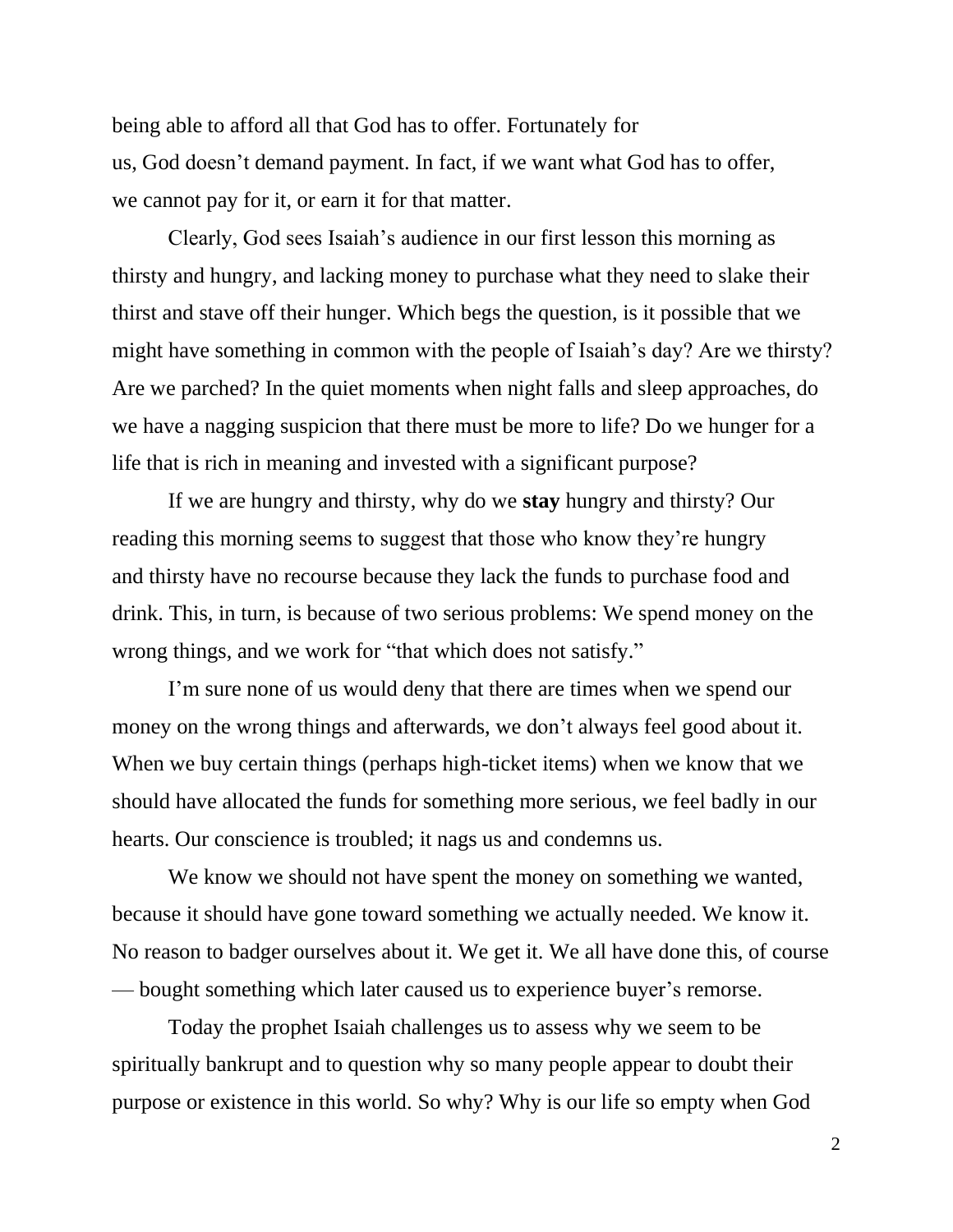wants it to be so full? The first part of the answer, according to today's reading, is that we spend our currency on the wrong things. And the second is, we often work hard for "that which does not satisfy."

God wants to know why we work without meaning, why we labor all day and cannot see the divine in the jobs we have. For example: Why do we teach in the classroom, perform surgery in the OR, defend a client in a courtroom, clean rooms and bathrooms at a Comfort Inn, or work construction in a building project? Why do we do these things and not think about the content of our work, the meaning of our actions, and the purpose of our lives? Is there no one at our place of employment who needs our prayers? Is there no one who might need a small word of encouragement? In other words, we must give our work meaning, or we face a bleak and depressing future.

Thankfully with God Bad credit is okay and our divine creator has a great deal for us! God invites us to get some wine for our table, to get milk for our children, and to "delight ourselves in rich food." For free! Bad credit is not a problem. God invites us to the market where we can see everything that's available. We can buy bread. We can "eat what is good." If we're willing, God will put us on a three-step program that includes the actions to: come, buy, and eat.

*The first step in the program is for us to Come.* God extends an open invitation to "come." What does this mean, really? To come to God, accepting God's invitation to approach, means that we stop resisting God; that we crack open the door a bit; that we lower our defenses or walls; that we acknowledge that we need God; that we take faltering steps toward acknowledging God as our God. It's a favorite imperative in Scripture. "Come to the waters," God says. Then in the same verse he repeats this imperative two more times: Come to the waters, you that have no money, come, buy and eat." Three times: "Come."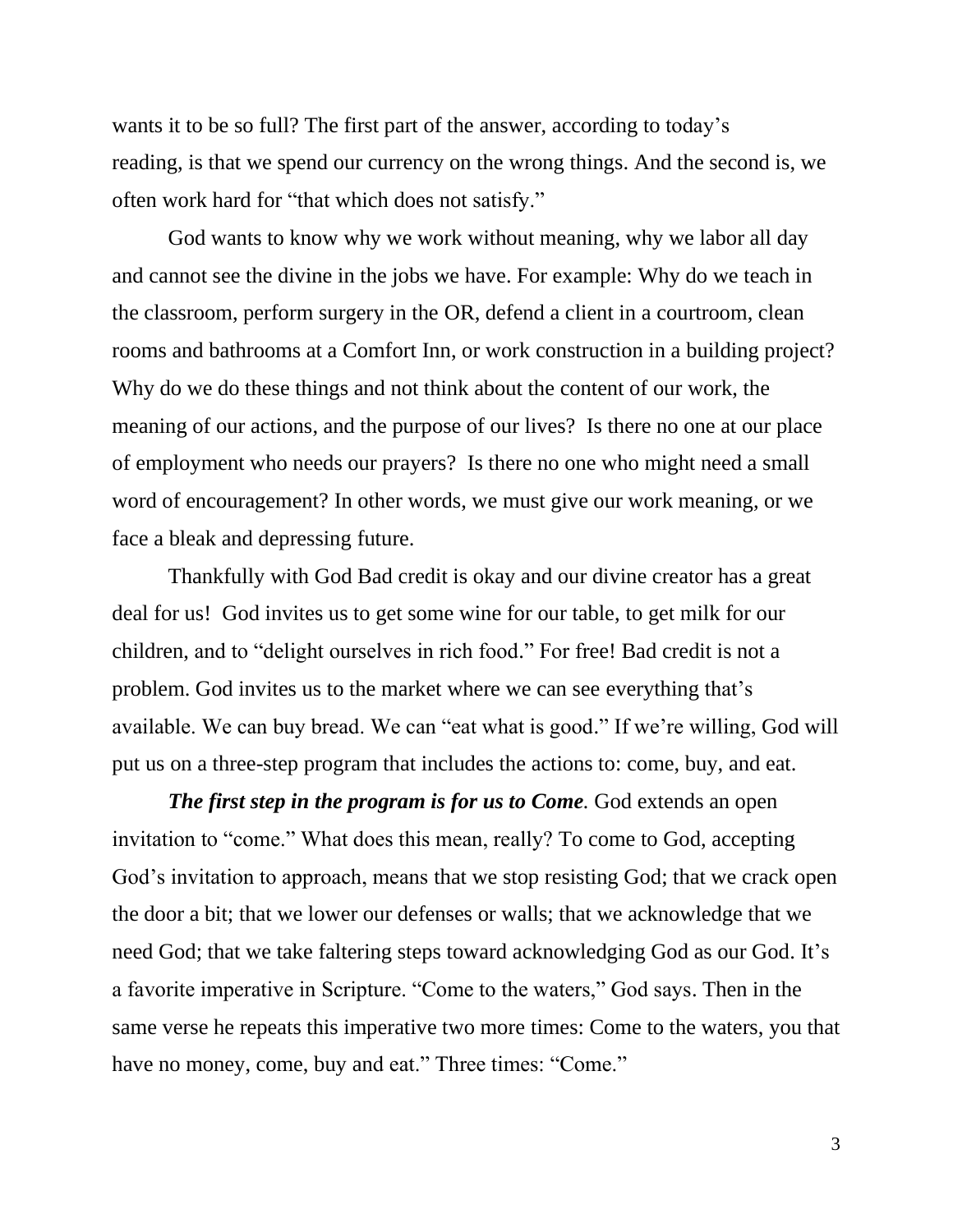In Matthew's Gospel Jesus says, "Come to me, all that are weary and are carrying heavy burdens, and I will give you rest." In the first chapter of John, Jesus declares, "Come and see" to two of John's disciples who followed Jesus and were curious about him. And in the book of Revelation, Jesus is pictured as knocking on a door saying, "Listen! I am standing at the door, knocking; if you hear my voice and open the door, I will come inside and eat with you, and you with me."

The command to "come" is the first step in God's three-step program to renewed spiritual health. And the good news is that our credit score is not relevant. God just invites us to begin to consider God, to include God, to inch toward a fresh understanding that being close to God is not a bad thing…and could be a really good thing for us actually. God has a deal for us that we cannot and should not refuse!

To "**buy**" is the second step in God's three-step program. To buy *is to believe*. To buy is to buy *in*to, to take ownership, to embrace, to go big or go home. To buy is to say to God, "I'm in." When we buy something, we acknowledge the value of what we're purchasing. The product is important to us — so important that we're willing to part with our hard-earned cash to get it. In the case of this morning's lesson though, "buying" doesn't mean we must part with anything or give anything up. Rather it means to believe that what God offers us is, in fact, not for sale.

And finally, we **Eat** *as part of the third step in the program.* To eat is to receive in our hands that which we have "bought." To eat is to lift the fork and knife and dive in. To eat is to "taste and see that the Lord is good." That is an action of faith. It is also an action we will shortly take as we receive the body and blood of Jesus in Holy Communion.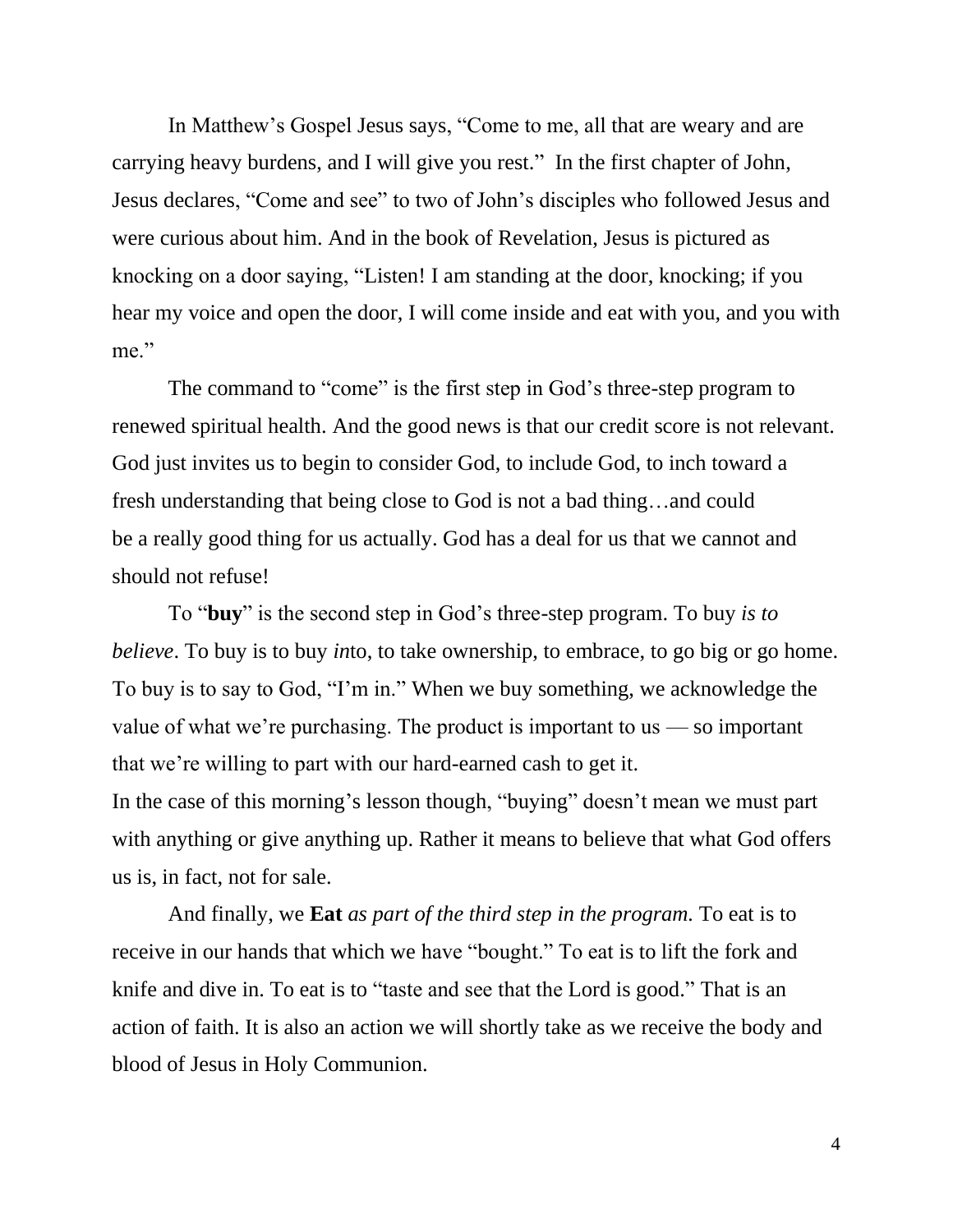Of course, not everyone is excited about a good deal. They're suspicious. They've heard extravagant claims before. They scoff at things that seem too good to be true and worry about being conned. Others may not share this skepticism, but they're weary of life and just don't have any more energy to put into trying to be good. They are who they are and that will never change. Still others can't even fathom the idea that they are **not** good enough for God. What have they done that could possibly earn God's disapproval or wrath? They don't need a great deal. They already have one. They've found a life without God, and they're perfectly happy. Sadly, these people don't know what they're missing.

As we think of these different responses and reactions, we may begin to wonder a little about God's grace and who it is actually for. Well, let me tell you, God's grace is for those who "seek the Lord, while he may be found." It's for those who "call upon him while he is near." Through the prophet Jeremiah God says, "When you search for me, you will find me; if you seek me with all your heart, I will let you find me." When we "forsake" what should be forsaken and when we "return to the Lord," God will "abundantly pardon."

As we hear the early verses of today's lesson, it all may sound too good to be true. And we know what is said about things that sound too good to be true right? How can you "buy" something that's free? Why would God make a deal with people whose credit rating is in the tank? Why does God care? Why does God love us and want us to live abundantly with tables that are laden with "rich food," wine, bread and milk? And if we took some time to think about our responses to these questions, I'm sure we could propose all kinds of answers — perhaps even very good ones.

In the end, however, we're left with what God says in the closing verses of this passage: "For my thoughts are not your thoughts, nor are your ways my ways … for as the heavens are higher than the earth, so are my ways higher than your